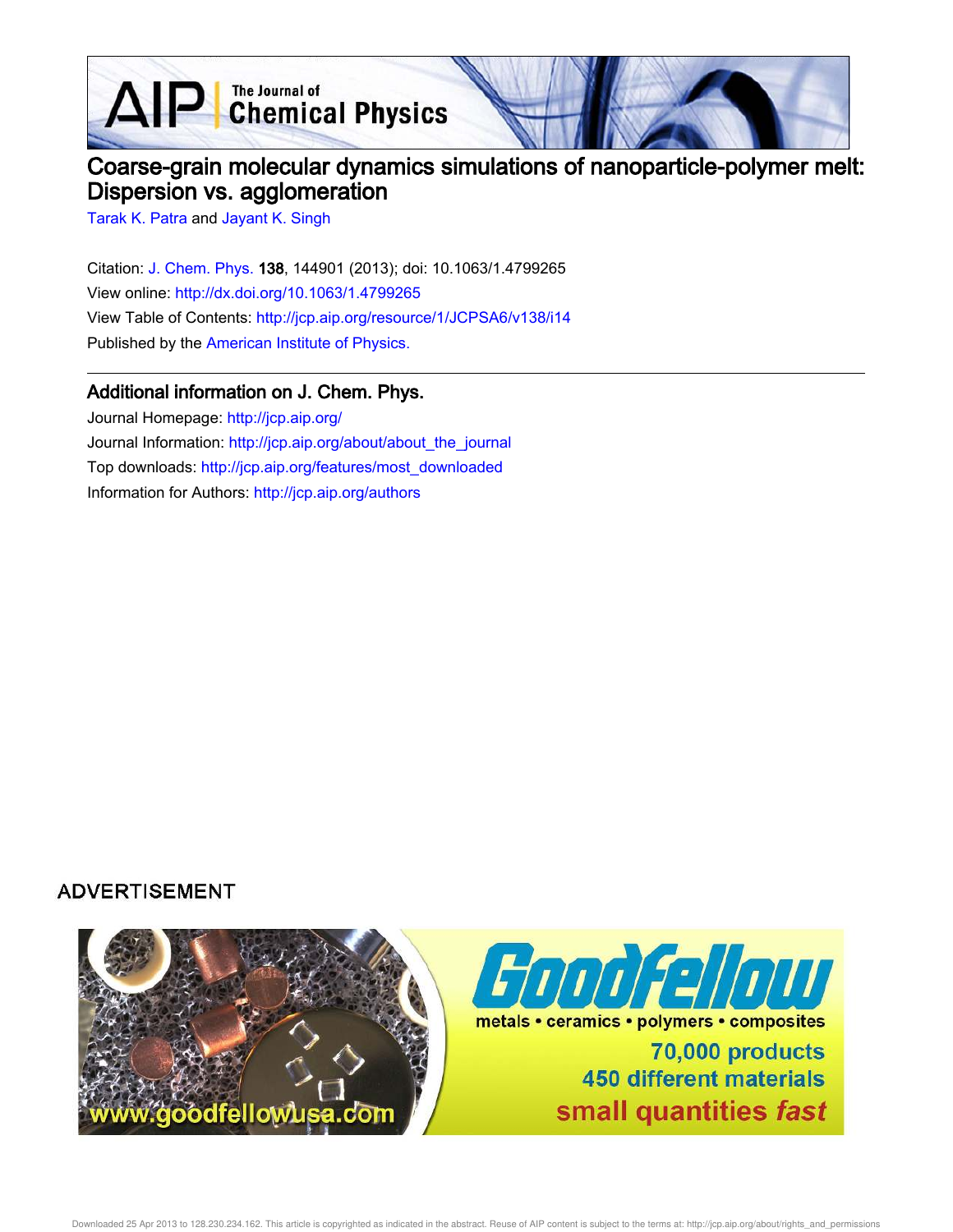

### **Coarse-grain molecular dynamics simulations of nanoparticle-polymer melt: Dispersion vs. agglomeration**

Tarak K. Patra and Jayant K. Singha)

*Department of Chemical Engineering, Indian Institute of Technology Kanpur, Kanpur 208016, India*

(Received 24 January 2013; accepted 19 March 2013; published online 9 April 2013)

In this work, we study the influence of polymer chain length (*m*), based on Lennard-Jones potential, and nanoparticle (NP)-polymer interaction strength (ε*np*) on aggregation and dispersion of soft repulsive spherically structured NPs in polymer melt using coarse-grain molecular dynamics simulations. A phase diagram is proposed where transitions between different structures in the NP-polymer system are shown to depend on *m* and  $\varepsilon_{np}$ . At a very weak interaction strength  $\varepsilon_{np} = 0.1$ , a transition from dispersed state to collapsed state of NPs is found with increasing *m*, due to the polymer's excluded volume effect. NPs are well dispersed at intermediate interaction strengths ( $0.5 \le \varepsilon_{np} \le$ 2.0), independent of *m*. A transition from dispersion to agglomeration of NPs, at a moderately high NP-polymer interaction strength ε*np* = 5.0, for *m* = 1–30, is identified by a significant decrease in the second virial coefficient, excess entropy, and potential energy, and a sharp increase in the Kirkwood-Buff integral. We also find that NPs undergo the following transitions with increasing *m* at  $\varepsilon_{np} \geq 5.0$ : string-like → branch-like → sphere-like → dispersed state. *© 2013 American Institute of Physics*. [http://dx.doi.org/10.1063/1.4799265]

#### **I. INTRODUCTION**

Nanoparticles (NPs) are the potential candidates for altering the thermophysical properties of polymer solution.<sup>1</sup> For instance, spherical fullerene particles dispersed in amorphous polyethylene matrix enhance the elastic properties;<sup>2</sup> addition of a minute amount of silica particles is found to enhance the viscosity of polypropylene melt dramatically;<sup>3</sup> and alumina particles in water-ethylene glycol solution agglomerate into an elongated and dendrite-like structure which is found to be more efficient in enhancing the thermal conductivity than the spherical agglomerated phase.<sup>4</sup> Therefore, the thermophysical properties of NP-polymer solution largely depend on how NPs are arranged inside the fluid medium.<sup>5</sup> Thus, understanding the mechanism which governs the distribution of NPs in a polymeric solution is immensely important for the development of efficient technologies. Furthermore, the structured assemblies of NPs are potential candidates for multifunctional material and devices such as optoelectronic devices.<sup>6</sup> The assembling of NPs in polymer matrix depends on NP-polymer interaction,<sup>7</sup> temperature,<sup>8</sup> NP-polymer size ratio,<sup>9</sup> degree of polymerization,<sup>10</sup> NPs' volume fraction,<sup>11</sup> and pH of the medium.<sup>12</sup> All the parameters yield a preferential dominance or delicate balance between entropy and energy, which governs the assembly process and dispersion of NPs in the polymer matrix.

Computer simulations play an important role to explore the parameter space in polymer nanocomposite systems. Numerous molecular simulation studies have been done using coarse-grain models, derived from fully atomistic simulations. $13-17$  These model systems have been quite successful in explaining many experimental observations.<sup>18–26</sup> In

addition, various theoretic approaches such as mode coupling theory,  $27, 28$  density functional theory,  $29$  self-consistent field theory,  $30, 31$  and PRISM theory  $32-34$  have also been employed to study the polymer nanocomposites. The dispersion and agglomeration of NPs in the polymer matrix is shown to depend on the NP-polymer interaction strength. $^{24,33}$  NP-NP localization includes (i) direct contact aggregation, (ii) steric stabilization, (iii) local-bridging attraction, and (iv) long range "tele-bridging" attraction. $33$  Direct contact aggregation takes place due to the fact that polymer entropy is higher away from the NP surface. The chain molecules tend to increase the excluded volume to maximize its entropy. It yields an entropic depletion attraction between NPs, which leads to the contact aggregation of NPs at a very weak NP-polymer interaction strength. As the interaction strength increases, steric stabilization takes place. Further increase in NP-polymer interaction strength leads to bridging of NPs via polymer layers.<sup>33–35</sup>

Most computer simulations have focused on the regimes of contact aggregation and dispersion of nanoparticles. Less attention has been given to the long range bridging of NPs which could form NP-polymer network. The aggregation of nanoparticles, sometimes, is of non-equilibrium nature, i.e., percolating gel-like structures,  $14, 15$  which is sparsely studied. Furthermore, the effects of the degree of polymerization on the dispersion and aggregation of NPs are poorly understood, such as the mechanism of string-like, sphere-like, and branched-like aggregation of NPs, which depends on the polymer size and pH of the medium as reported in some of the recent experiments.<sup>12, 36–39</sup> Even though the non-equilibrium studies are very few in the literature, the present work is an equilibrium study. Main objective of this work is to understand the NP-polymer network in detail employing molecular dynamics (MD) simulations with a structural representation of the NP using coarse-grain model. In addition, this work

a)Author to whom correspondence should be addressed. Electronic mail: jayantks@iitk.ac.in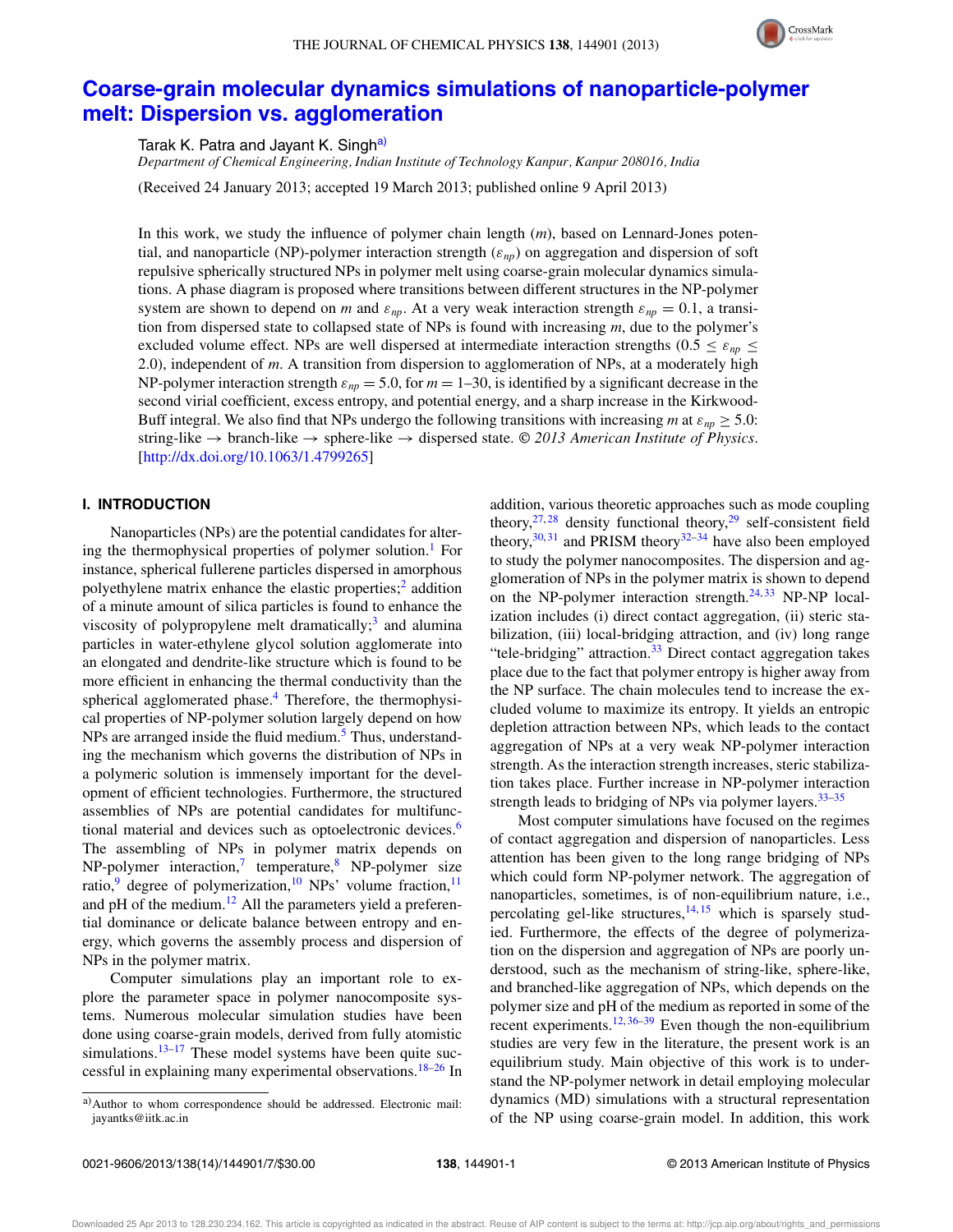aims to illustrate the influence of the size of polymer on aggregation and dispersion of NPs in polymer melt systematically, by considering a wide range of polymer chain length and NP-polymer interaction strength, using MD simulations. In a recent work, Liu *et al.* has argued that the clustering of NPs at a strong NP-polymer interaction is governed by the entropic forces.<sup>24</sup> The entropic forces, by its nature, bring disorder in any system. Therefore, it is arguable to claim that the entropy leads to agglomeration of NPs in a polymer matrix, particularly when the polymer and NP are strongly interacting. We revisit the dispersion-aggregation mechanism with quantitative measurement of the entropy, potential of mean force, second virial coefficient (B2), and the Kirkwood−Buff integrals (KBI) for the NPs distribution in polymer melts to reveal the correct mechanism of dispersion and agglomeration.

The rest of the paper is organized as follows. In Sec. II, we describe the model and simulation method in detail. Results and discussion are presented in Sec. III. Finally, the conclusions are drawn in Sec. IV.

#### **II. MODEL AND METHOD**

In this work, the polymers are modeled as linear chains. Each chain consists of coarse-grained beads; adjacent beads are connected through the FENE potential: $40$ 

$$
V_{\text{FENE}} = -0.5kR_0^2 \ln \left[ 1 - \left(\frac{r}{R_0}\right)^2 \right],
$$
 (1)

where  $R_0 = 1.5\sigma$  is a finite extensibility and  $k = 30\varepsilon/\sigma^2$ is a spring constant.  $V_{\text{FENE}} = \infty$  when  $r \ge R_0$ . Here,  $\sigma$  is the monomer diameter and  $\varepsilon$  is the energy parameter. The choice of parameters prevents the crossing of chain. The dispersive interaction between any pair of beads is represented by the Lennard-Jones (LJ) potential:

$$
V(r) = 4\varepsilon \left[ \left( \frac{\sigma}{r} \right)^{12} - \left( \frac{\sigma}{r} \right)^6 \right].
$$
 (2)

The LJ potential is truncated and shifted at a cut off distance,  $r_c = 2.2^{1/6}\sigma$ . The NPs are modeled as rigid bodies. Each NP is made of 90 beads of size  $\sigma$  placed on the surface of a sphere of diameter  $4\sigma$ . Thus, the size of a NP *(D)* is  $5\sigma$ . All the beads are of equal mass which is same as that of a monomer unit of a polymer chain. The model is considered with the same spirit as proposed by Zhang and Glotzer.<sup>41</sup> This is a lower level of coarse-grain model which captures the roughness of NP surface to some extent, in comparison to single smooth sphere or bead depiction of NP. Any pair of beads from two different NPs interacts through Weeks-Chandler-Andersen (WCA) potential, Eq. (2), with  $r_c = 2^{1/6}\sigma$ . The beads of the same NP do not interact. The interaction between bead of NP and monomer unit of chain is attractive in nature and represented by Eq. (2) with  $r_c = 2.5\sigma$ .

The MD simulations are performed in a *NVT* ensemble. The monomer density is kept constant at  $0.7\sigma^{-3}$ . Several chain lengths, *m*, are considered, keeping the total number of monomer of solvent unchanged, which is fixed at 24000. Therefore, 800 chains are taken for the chain length *m* = 30, 2400 chains for *m* = 10, and 4800 chains for *m* = 5, etc. Total number of NPs in the system is 18 and the corresponding volume fraction is 0.034, as used by Liu *et al.*<sup>24</sup> The Nose-Hoover thermostat is applied to maintain the system temperature. It is known that phase transitions in NP-polymer system depend on the polymer size. For example, the vaporliquid transition is observed when the radius of gyration of polymer is significantly larger than the size of the spherically colloid suspension. Fluid-solid transition, on the other hand, occurs for shorter chains.<sup>42</sup> Our main objective, in this work, is to study the structural properties of NP-polymer system in a liquid state for a wide range of chain length. All the simulations are performed in the liquid phase at  $T = 2\varepsilon/k_B$ , where *k<sup>B</sup>* is the Boltzmann constant. The choice of temperature and density is such that all the chain lengths, considered in this study, are in liquid phase. The phase diagrams of different LJ chains can be found in Ref. 43. The velocity-verlet algorithm is used to integrate the equation of motions with time step  $\Delta t$  $= 0.001\tau$ , where the unit of time  $\tau = \sqrt{\frac{\varepsilon}{m\sigma^2}}$ , *m* is the mass of a monomer unit. At each time step, the frozen subunits of a NP move together as a rigid body. $44$  The initial configurations are melted at a very high temperature,  $T = 5\varepsilon/k_B$ , followed by a slow temperature tunneling to the desired temperature. In the tunneling process, the temperature is gradually reduced by 0.1 unit after 10<sup>6</sup> MD time steps until it reaches to  $T = 2\varepsilon/k_B$ . The systems are then equilibrated at the desired temperature for  $2 \times 10^7$  steps followed by  $10^7$  production steps. The equilibrium time is long enough for the polymer to move at least twice the radius of gyration of the polymer,  $R<sub>g</sub>$ , which is the equilibration criteria used in several works. $20,24$  All the simulations are performed using the large-scale atomic/molecular massively parallel simulator (LAMMPS).<sup>45</sup> MD snapshots are generated using VMD molecular graphics package.<sup>46</sup>

#### **III. RESULTS AND DISCUSSION**

To explore the various possibilities of dispersion and aggregation of NPs, we consider a wide range of NP-polymer interaction strength,  $\varepsilon_{np}$ . Here,  $\varepsilon_{np}$  varies from 0.1 to 12.0 representing very weak to very strong attraction, respectively. We have represented the degree of polymerization by considering chain molecules of varying lengths, which takes into account all the three possible cases  $-$  (i) NP's radius is smaller than the radius of gyration of polymer, (ii) NP's radius and radius of gyration of polymer are of the same order, and (iii) NP's radius is larger than the radius of gyration of polymer.

First, we present the results for the polymer chain length  $m = 30$ . In a pure melt state without the NPs, the average radius of gyration of the system is  $R_g = 2.73 \pm 0.58\sigma$  which is of the order of NP's radius. Figure 1 presents the radial distribution function (RDF) of NP-NP  $(g_{nn}(r))$  in a polymer melt for  $\varepsilon_{np} = 0.1, 0.5, 1.0,$  and 5.0. The configuration snapshots for few  $\varepsilon_{np}$  values are given in Fig. 2. At  $\varepsilon_{np} = 0.1$ , the 1st peak of  $g_{nn}(r)$  is at  $r = 5\sigma$ , which is the diameter of NP. This signifies that the NPs are in contact and they are in a collapsed state as clearly seen in Fig. 2. Therefore, there is a clear phase separation between the NPs and polymer melt. In case of slightly stronger interaction strength,  $\varepsilon_{np} = 0.5$ , we observe  $g_{nn}(r)$  to exhibit a small peak at  $r = 5\sigma$  before reaching its ideal value of unity from below. This indicates steric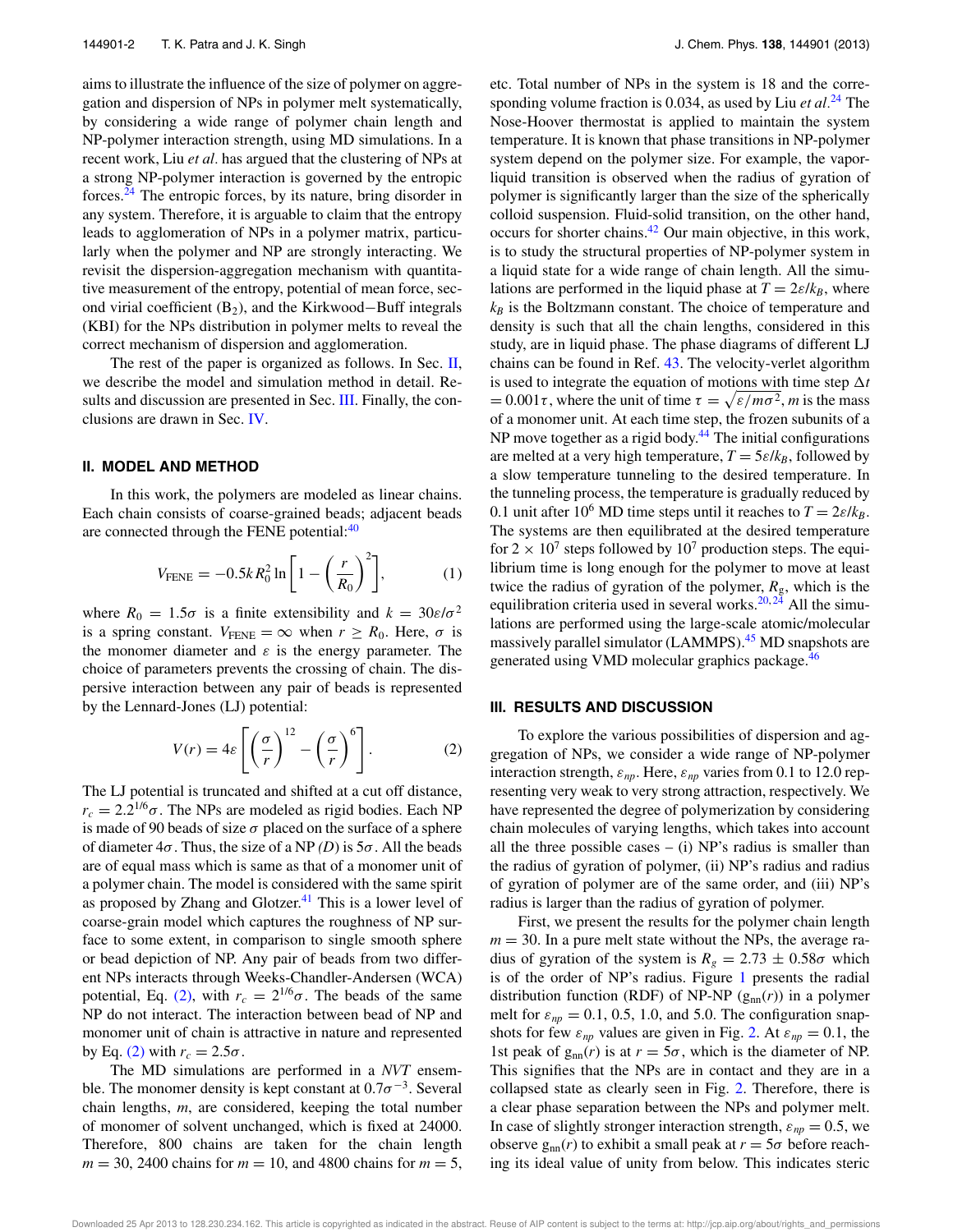

FIG. 1. The NP-NP RDFs,  $g_{nn}(r)$ , for  $m = 30$ , at different NP-polymer interaction strengths (ε*np*).

stabilization of NPs as also predicted from the PRISM theory.<sup>33</sup> Increase in  $\varepsilon_{np}$  to 1.0 diminishes the direct contact between the NPs, leading to well-dispersed NPs throughout the medium. Further increase in  $\varepsilon_{np}$  increases the magnitude of the 1st peak of  $g_{nn}(r)$  at  $r = 6\sigma$ . This is an indicative of large number of bridging of the NPs via the polymer chains. At considerably high interaction strength  $\varepsilon_{np} = 5.0$ , a structural transition occurs where all the NPs tend to agglomerate into a spherical-like aggregate as also evident from Fig. 2. This is also reflected in  $g_{nn}(r)$  in the form of a drastic rise in the magnitude of the 1st peak at  $r = 6\sigma$ . At this state, all the NPs are connected via a single layer of polymers leading to NP-polymer network. The aggregation state achieved at  $\varepsilon_{np}$  = 5.0 is insensitive to further increases in  $\varepsilon_{np}$  as seen in



FIG. 2. The MD snapshots at different NP-polymer interaction strengths  $(\varepsilon_{nn})$  for  $m = 30$ . The connectivity between adjacent beads of chains is not shown for clarity.



FIG. 3. The NP-NP RDFs,  $g_{nn}(r)$ , for  $m = 1$ , at different NP-polymer interaction strengths  $(\varepsilon_{np})$ . Representative snapshots corresponding to RDFs are shown in the inset of all the panels. The connectivity between adjacent beads of the chains is not shown for clarity.

 $g_{nn}(r)$  for  $\varepsilon_{np} = 12.0$ , except for slight increase in the peaks of second and third coordination shells (see Fig. 1). This demonstrates the increment of two and three layers bridging of NPs. Clearly, the NPs and polymer form a structured network. Hence, with increasing  $\varepsilon_{np}$ , we observe the following transitions: collapsed state  $\rightarrow$  dispersed state  $\rightarrow$  aggregation state. This is also in agreement with the work of Liu *et al*. 24

Now, we turn our attention to the case when the size of the NP is larger than that of the solvent. As a limiting size of the solvent, we consider monomer, i.e.,  $m = 1$ . The  $g_{nn}(r)$ for  $m = 1$  is shown in Fig. 3 for various values of  $\varepsilon_{np}$ , along with its representative snapshots. The NPs and solvent do not phase separate completely at  $\varepsilon_{np} = 0.1$ , in contrast to the case of *m* = 30. Instead, we observe a mixed state with some of the NPs in smaller clusters forming contact segments and others in bridge segments corresponding to the first and second peaks (see Fig. 3) at  $r = 5\sigma$  and  $6\sigma$ , respectively. The contact segments and bridging segments are dispersed in the polymer matrix. Nonetheless, with increasing  $\varepsilon_{np}$  the behavior is similar to  $m = 30$ , except the transition to a string-like bridge network of NPs, which forms at  $\varepsilon_{np} = 5.0$ .

In the third case,  $m = 50$ , the radius of gyration of the pure melt ( $\sim$ 3.62 ± 0.75) is much larger than the radius of NP. Figure 4 shows the  $g_{nn}(r)$  along with the representative MD snapshot for different interaction strengths for  $m = 50$ . The NPs and polymer phase separate at weak NP-polymer interactions as evident for  $\varepsilon_{np} = 0.1$ . NPs are dispersed at intermediate interaction strengths,  $0.5 \le \varepsilon_{np} \le 2.0$ . The behavior at weak to moderate interaction strengths, for  $m = 50$ , is akin to that seen for  $m = 30$ . The effect of longer chain length, however, is noticed at very high interaction strengths,  $\varepsilon_{np}$  $\geq$  5.0, where NPs do not tend to agglomerate into a cluster. This is also reflected in the 1st peak height of the  $g_{nn}(r)$ , at the bottom panel of Fig. 4, which is considerably reduced compared to that seen for  $m = 30$  (Fig. 1) and  $m = 1$  (Fig. 3).

Now, we turn our attention to the roles of entropic and energetic contributions of different pairs, which lead to dispersion and agglomeration of NPs. Figure 5 presents the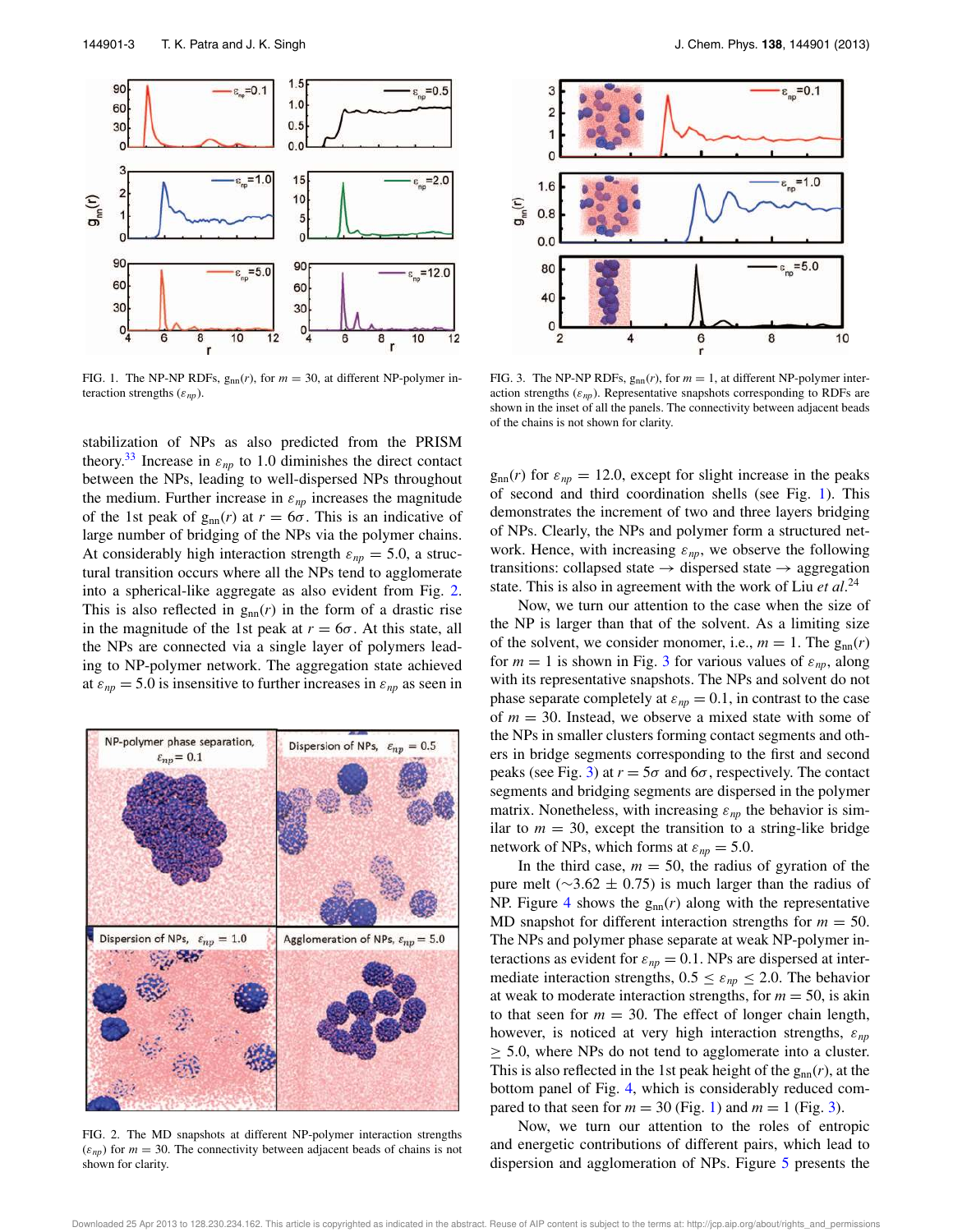

FIG. 4. The NP-NP RDFs,  $g_{nn}(r)$ , for  $m = 50$ , at different NP-polymer interaction strengths  $(\varepsilon_{np})$ . Representative snapshots corresponding to RDFs are shown in the inset of all the panels. The connectivity between adjacent beads of chains is not shown for clarity.

energy and entropy contribution of different pairs separately for  $m = 30$ . We calculate the excess entropy per particle within two-body approximation, $47$  corresponding to pair distribution, which is written as  $S_{ij} = -2\pi \rho \int \{g_{ij}(r) \ln g_{ij}(r)\}$  $-(g_{ij}(r) - 1)$ *}* $r^2 dr$  with *i* and *j* representing either NP or polymer. The two-body approximation is highly correlated with the total excess entropy as seen by Goel *et al.* for Lennard-Jones chains fluids.<sup>48</sup> Hence, the two-body entropy provides a reasonable estimate of the total excess entropy of the current system.<sup>47,48</sup> The NP-NP interaction energy  $(E_{nn})$  is highest at  $\varepsilon_{np} = 0.1$ , where NPs are in contact (see Fig. 5). However, when the NPs move away from each other at  $\varepsilon_{np}$  $> 0.1$ ,  $E_{nn}$  decreases. We note that  $E_{nn}$  is zero for  $\varepsilon_{np} \ge 0.5$ , indicative of absence of direct NP-NP contact. *S*<sub>nn</sub> is lowest at  $\varepsilon_{np} = 0.1$ , and with increasing  $\varepsilon_{np}$  it increases as NPs move away from each other. However, S<sub>nn</sub> reaches its maximum at  $\varepsilon_{np} = 1.0$  and it remains almost unchanged until  $\varepsilon_{np} = 2.0$ .



FIG. 5. The potential energies and entropic contributions of different pairs for  $m = 30$  as a function of NP-polymer interaction strength ( $\varepsilon_{np}$ ). Energy and entropy are shown on the left and right y-axes, respectively, in all the panels. *E*nn, Snn: NP-NP; *E*pp, Spp: polymer-polymer; *E*np, Snp: NP-polymer.  $E = E_{nn} + E_{pp} + E_{np}$ . The symbols are the calculated values and lines serve as a guide to the eye. Closed symbols correspond to energy values and open symbols correspond to excess entropy values. The error bars are of the order of symbol sizes.

Subsequently,  $S_{nn}$  drops sharply with increase in  $\varepsilon_{np}$  from 2.0 to 5.0, as the system goes through a structural transition from a dispersed state to a state where NP-polymer network forms. We now look at the polymer-polymer contribution as shown in the top-right panel of Fig. 5. We note that the entropic contribution due to polymer-polymer interaction  $(S_{\text{pp}})$  is highest at  $\varepsilon_{np} = 0.1$ , which is indicated by a small peak (maximum value in this case) in  $S_{\text{pp}}$  vs.  $\varepsilon_{\text{np}}$  plot. At this weak interaction strength, polymer does not mix with the NPs, as also seen in the snapshot (see Fig. 2) and it tends to maximize its configuration entropy. The NPs collapse at this weak interaction strength, as a result of polymer mediated entropic depletion interaction. As  $\varepsilon_{np}$  increases,  $S_{pp}$  slightly decreases first and subsequently remains almost unchanged. Similarly, the polymer-polymer pair energy  $(E_{\text{pp}})$  is lowest at  $\varepsilon_{np} = 0.1$ and increases gradually with increasing ε*np*. The NP-polymer pair energy  $(E_{np})$  on the other hand decreases with increasing  $\varepsilon_{np}$  as shown in the bottom-left panel of Fig. 5. The entropy due to NP-polymer interaction (*S*np), on the contrary, shows a maximum when the polymer and NPs are well mixed at  $\varepsilon_{np} = 0.5$  and it decreases with further increase in  $\varepsilon_{np}$ . Overall, the total energy  $(E = E_{nn} + E_{np} + E_{pp})$  decreases with increasing  $\varepsilon_{np}$ . The total excess entropy of NP-polymer system can be calculated, within two-body approximation as  $S = -2\pi \rho \sum_{ij} x_i x_j \int {\{g_{ij}(r) \ln g_{ij}(r) - (g_{ij}(r) - 1)\} r^2} dr$ , where  $x_i$  and  $x_j$  are the mole fractions of *i*th and *j*th components, respectively.<sup>49</sup> *S* is found to be low at  $\varepsilon_{np} = 0.1$ when polymer–NPs phase separate. It increases to a maximum value when NP and polymer are well mixed at  $\varepsilon_{np} = 0.5$ . Subsequently, it decreases with increasing  $\varepsilon_{np}$ , leading to bridging of NPs. However, in this low NP volume fraction limit, the variation of *S* as a function of  $\varepsilon_{np}$  is not drastic, as seen in Fig. 5. The mean square deviation in S<sub>pp</sub> calculated at different  $\varepsilon_{np}$  is 3%; however, it is 107% and 35% in  $S_{nn}$  and *S*np, respectively. Further, *S*nn and *S*np behavior is alike with increasing  $\varepsilon_{np}$ . But, *S* changes by a maximum of only 4%, considering all the cases studied in this work. S<sub>nn</sub> is found to be most sensitive with the change in NP-polymer interaction strength. Therefore,  $S_{nn}$  is the most significant and important quantity to understand the NP-polymer system, when the NPs volume fraction is very low. To this end, we study the potential energy per particle  $(E)$ , along with the entropic contribution due to NP-NP distribution  $(S_{nn})$ , to analyze the physical properties of NP-polymer system.

The potential of mean force (PMF), 2nd virial coefficient, and KBI are also estimated, along with energy and entropy. The PMF of NP-NP distribution can be evaluated as  $V_{PMF}(r) = -k_B T \ln(g_{nn}(r))$ ,<sup>50</sup> and the corresponding 2nd virial coefficient is  $B_2 = -\frac{1}{2} \int_0^\infty$  $[\exp(-\beta V_{PMF}(r)) - 1]4\pi r^2 dr$ . Here,  $B_2$  is the effective perturbation from ideal NPs to NP-polymer system which has significant particle-particle interaction due to the interparticle forces and effective induced forces from the solvent, i.e., polymer matrix. The  $B_2$  is essentially a measure of the tendency of NPs to disperse or aggregate within the system. A positive value of  $B_2$  indicates repulsive force between the NPs, which prevents any phase separation in the system. On the other hand, a negative value of  $B_2$  is indicative of attraction among the NPs, which may lead NPs and polymer to phase

Downloaded 25 Apr 2013 to 128.230.234.162. This article is copyrighted as indicated in the abstract. Reuse of AIP content is subject to the terms at: http://jcp.aip.org/about/rights\_and\_permissions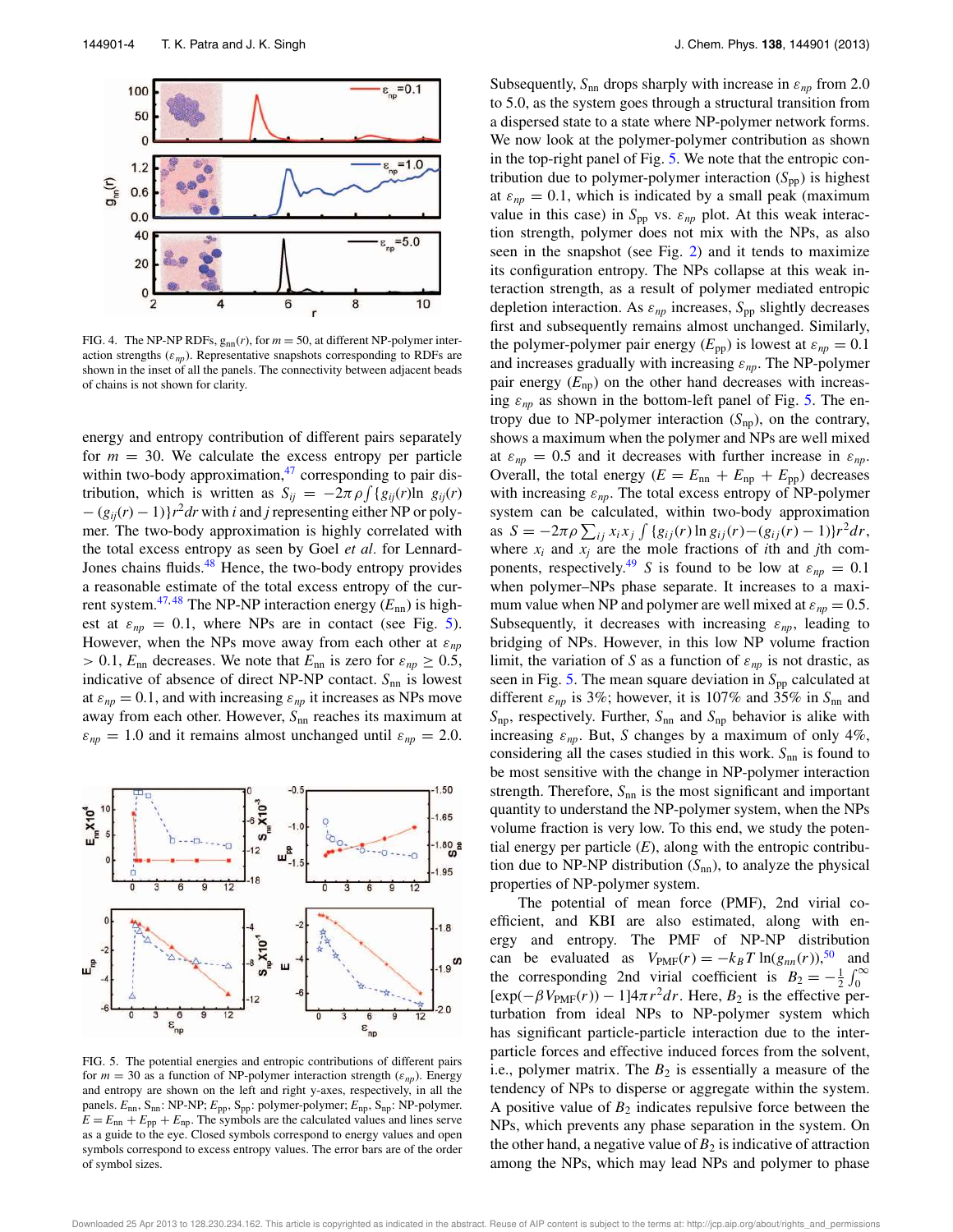

FIG. 6. The 2nd virial coefficient  $(B_2)$ , excess entropy  $(S_{nn})$ , potential energy (E), and KBI (G<sub>nn</sub>), as a function of  $\varepsilon_{np}$ , are shown for  $m = 1$ , 30, and 50. The symbols are the calculated values and lines serve as a guide to the eye. The error bars are of the order of symbol sizes.

separate. The KBI for the NP-NP distribution is calculated as  $G_{nn} = 4\pi \int_0^\infty [g_{nn}(r) - 1]r^2 dr$ <sup>51</sup> As evident from the similarity of the above expression with that of  $B_2$ , the KBI also represents the affinity among NPs. KBI provides the information about the strength of the NP-NP interaction similar to  $B_2$ .

Figure 6 presents  $B_2$ , S<sub>nn</sub>, E, and G<sub>nn</sub> for different  $\varepsilon_{np}$  values for all three cases. The  $B_2$  attains a large negative value at  $\varepsilon_{np} = 0.1$ , for  $m = 30$  and 50. This clearly indicates that NPs are attractive, and remain in a separate phase, at  $\varepsilon_{np} = 0.1$ . In contrast,  $B_2$  for  $m = 1$  at  $\varepsilon_{np} = 0.1$  is close to zero, where NPs remain dispersed in the medium. As  $\varepsilon_{np}$  slightly increases to 0.5, *B*<sup>2</sup> becomes positive and NPs are well dispersed in the medium, for  $m = 30$  and 50. The NP-polymer dispersed state at an intermediate range  $\varepsilon_{np} = 0.5 - 1.0$  is independent of the polymer chain length.  $B_2$  becomes negative at higher  $\varepsilon_{np}$ > 1.0, which represents the tendency of NPs to draw closer. The behavior changes again at a high NP-polymer interaction strength,  $\varepsilon_{np} \geq 5.0$ , where  $B_2$  decreases sharply to a very large negative value, and NP-polymer network forms in case of  $m = 1$  and 30. However, for  $m = 50$ , where polymer size is bigger than NP's size,  $B_2$  is greater than that for the case of  $m = 1$  and 30. In this case, NPs do not come close to form any structured cluster. The behavior seen in the second virial coefficient is also reflected in the S<sub>nn</sub> values as shown in the top-right panel of Fig. 6. The lowest  $S_{nn}$ , for  $m = 30$  and 50, is at  $\varepsilon_{np} = 0.1$ , as NPs and polymer phase separate. In case of *m*  $= 1$ , NPs and polymer are well mixed at this point and entropy is high. Slight increase in  $\varepsilon_{np}$  to 0.5, for  $m = 30$  and 50, leads to drastic jump in *S*nn as NPs are now in the dispersed state. In the intermediate range  $\varepsilon_{np} = 0.5 - 1.0$ , i.e., in the dispersed state,  $S<sub>nn</sub>$  is not sensitive to the polymer chain length. However,  $S_{nn}$  drops significantly with a change in  $\varepsilon_{np}$  from 2.0 to 5, akin to that seen in  $B_2$ . At this interaction strength, system undergoes a structural transition also reflected in the MD snapshots of Figs. 2 and 3. Accordingly, energy (see the bottomleft panel of Fig. 6) shows a sharp decrease, when  $\varepsilon_{np}$  changes from 2.0 to 5.0. Therefore, the transition is energy driven. The



FIG. 7. Potential of mean force (PMF) as a function of inter-particle distance for  $m = 1$ , 30, and 50. Top panel corresponds to  $\varepsilon_{np} = 0.1$ , middle panel corresponds to  $\varepsilon_{np} = 1.0$ , and the bottom panel corresponds to  $\varepsilon_{np} = 5.0$ .

structural transition with NP-polymer interaction strength and polymer chain length is also reflected in the Kirkwood-Buff integral values, G<sub>nn</sub>. For example, G<sub>nn</sub>, at  $\varepsilon_{np} = 0.1$ , is highest for  $m = 30$  and 50 corresponding to the complete phase separation between the NPs and polymer melt. On the other hand  $G_{nn}$ , at  $\varepsilon_{np} = 0.1$ , is lowest for  $m = 1$  representing the dispersion of NPs. On the whole,  $G_{nn}$  behavior is a mirror image of  $B_2$ . Therefore, we infer that the decrease in  $B_2$ ,  $S_{nn}$ , and *E*, and the increase in  $G<sub>nn</sub>$  at large NP-polymer interaction strengths represent the agglomeration tendency of NPs. The agglomeration tendency leads to a structural transition in the system to form NP-polymer network.

Now, we will investigate the nature of NP-polymer networks which form at strong NP-polymer interaction strength. Our calculations are equilibrium in nature; however, it has implication of non-equilibrium phenomena such as gelation. The polymer mediated gelation or percolation network formation can be identified with the emergence of a minimum in PMF deeper than  $-3$  to  $-4$  k<sub>B</sub>T,<sup>33,52,53</sup> k<sub>B</sub> and T are Boltzmann constant and temperature, respectively. Figure 7 represents PMF between NPs in three different regions – weak NPpolymer interaction strength (top panel), intermediate NPpolymer interaction strength (middle panel), and very strong NP-polymer interaction strength (bottom panel). In all the cases, we have seen attractive potential barriers. In the first panel, at  $\varepsilon_{np} = 0.1$ , the minimum of PMF is  $\sim$  -10 k<sub>B</sub>T for *m*  $= 30$  and 50. The minimum is observed at  $r = 5.0\sigma$ , which indicates the contact aggregation of NPs. Therefore, there is no polymer layer in between NPs, i.e., NP-polymer network does not form. Hence, the agglomeration is equilibrium clustering. This observation is in line with the PRISM theory prediction of Hooper and Schweizer.<sup>34</sup> In the middle panel, at  $\varepsilon_{np} = 1.0$ , the depth of the attractive potential well is  $\sim$ −2.5 k<sub>B</sub>T and the minimum takes place at  $r = 6.0\sigma$ . It is the signature of layer in between NPs, which are again equilibrium structures. In the bottom panel, we have shown the PMF for a very strong NP-polymer interaction strength,  $\varepsilon_{np} = 5.0$ . The minimum is deeper than  $-4$  k<sub>B</sub>T, irrespective of the chain length, which is the signature of percolating network. NP-polymer network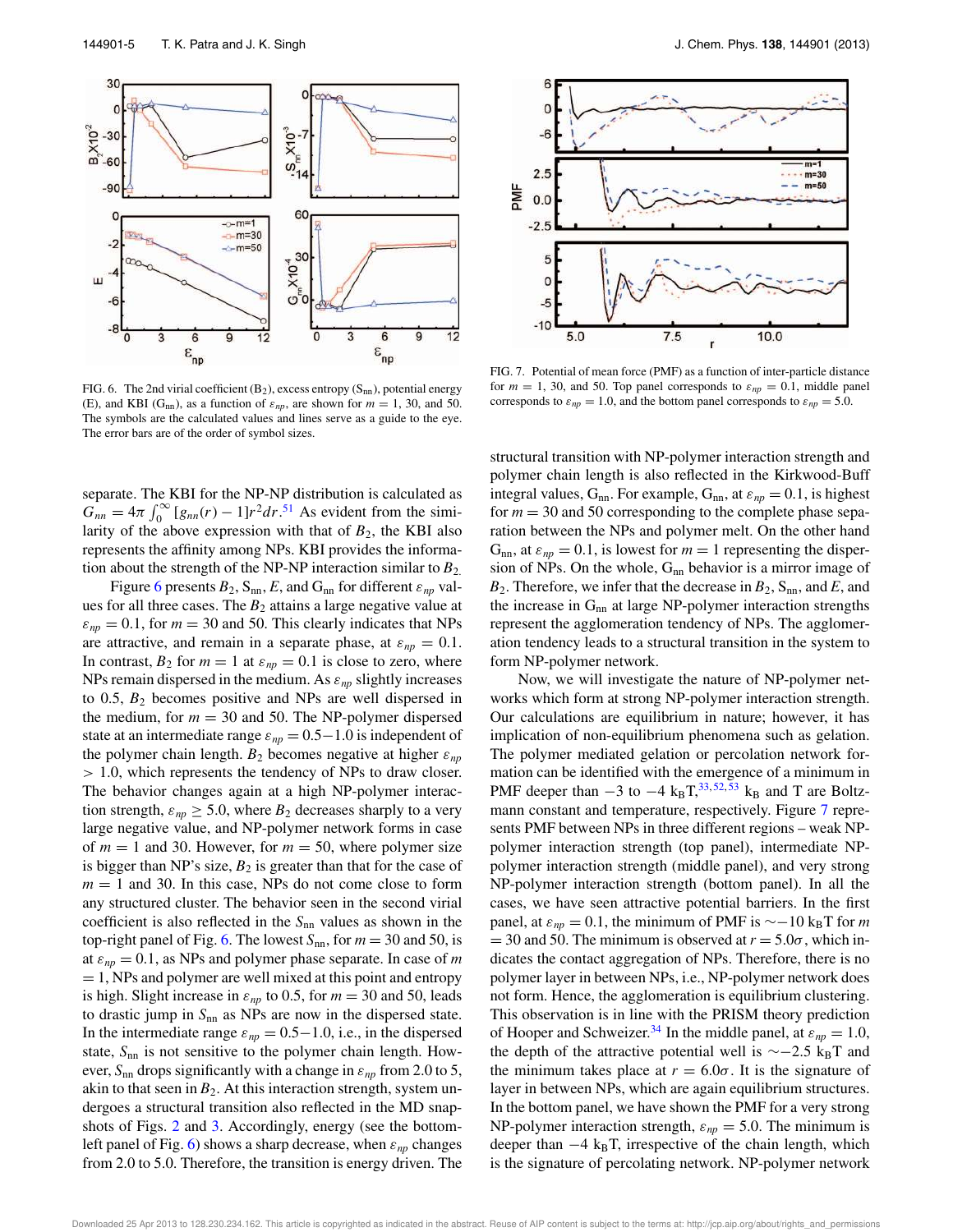

FIG. 8. Two branch structures of NPs at different state points as mentioned in the figure. The connectivity between adjacent beads of chains is not shown for clarity.

forms due to tight bridging of NPs via polymer. Therefore, we expect that at very strong NP-polymer interaction strengths the agglomerations are non-equilibrium structures.

To this end, our conclusion pertaining to the transition at  $\varepsilon_{np} = 5.0$  or higher is in disagreement with the speculation of Liu *et al.*<sup>24</sup> who concluded that the transition from NPs dispersion to NPs agglomeration is entropy dominated. The authors did not report the entropy values, and the speculation was based on monitoring the system's enthalpy, when NP-polymer interaction strength is changed from intermediate ( $\varepsilon_{np}$  = 2.0) to a very high value ( $\varepsilon_{np}$  = 5.0). The authors noticed insignificant change in enthalpy for the period of time,  $500\tau$ , in an isobaric isothermal ensemble. We attribute this disagreement to the differences in simulation run length, coarse-grain model of the NP, and temperature of the system. Considering the above, the similarity between aggregates observed in this work and that of Liu *et al.*<sup>24</sup> is puzzling, and possibly, is a coincidence. In this work, we clearly notice a decrease in entropy and energy when  $\varepsilon_{np}$  changes from 2.0 to 5.0. We conclude that the transition from two separate phases to a well-mixed state of the NPs and the polymer chains is dominated by entropy of the system. However, at higher interaction strength, the transition from well-mixed state to agglomeration state of NPs is driven by the energy of the NPpolymer system.

We further explore the parameter space to understand all the possible structures. There exist few branch structures in between the string-like and sphere-like assemblies, at an intermediate chain length  $(5 < m < 30)$ , and strong NP-polymer interaction ( $\varepsilon_{np} \geq 5.0$ ). Figure 8 presents two examples of observed branch structures. Branch structures are also observed in experimental studies such as for silica-latex system $54, 55$ and PEO-modified C60 Fullerene.<sup>56</sup> We summarize all possible structures of the NP-polymer system in a phase diagram, shown in Fig. 9. The transition from collapsed NPs to dispersed NPs in the polymer melt at a lower value of  $\varepsilon_{np}$  is akin to that predicted from the PRISM theory.<sup>33</sup> When  $\varepsilon_{np}$  increases from an intermediate value to a high value, the system moves to a new state where NPs and polymer form percolating network. However, the network changes its shape with the chain length. For,  $m = 1$ , it is string-like. As *m* increases, the network is found in a branch structure. Further increase in *m* to 30, where radius of gyration of chain and NP's radius are of the same order, the network is sphere-like. As polymer size becomes greater than NP's size, the aggregation tendency of



FIG. 9. Predicted ε*np* vs. *m* phase diagram of NP-polymer system. Symbols represent the phases as follows:  $(\blacksquare)$  NPs and polymer melt phase separate, ( $\bullet$ ) NPs disperse in the polymer melt, ( $\blacktriangle$ ) string-like assembly of NPs, ( $\star$ ) branch structure of NPs,  $(\blacklozenge)$  spherical shape assemblies of NPs.

NPs is very poor as seen for the case of  $m = 50$ . This observation is in agreement with a recent experiment where Au NPs are shown to aggregate in a short polystyrene medium, and an energy barrier induced by the long chain leads to poor aggregation.<sup>10</sup>

#### **IV. CONCLUSIONS**

In this work, we perform molecular dynamics simulations using a coarse-grain model of nanoparticle to understand the structures and transitions of NP-polymer system. Our results explain experimentally observed structures and their transitions using a quantitative measurement of entropy, internal energy, second virial coefficient, and Kirwood-Buff integral. This work illustrates the agglomeration and dispersion mechanisms of NPs in polymer melt for a wide range of interaction strength and degree of polymerization. The dispersion of NPs in the polymer melt is governed by the entropy of the system. On the other hand, internal energy dominates to agglomerate NPs, leading to polymer directed assemblies of NPs. It is found that, at a very weak NP-polymer interaction strength, phase separation may occur if the polymer size is above a critical value. At an intermediate interaction, NPs are found to be well dispersed in polymer melt irrespective of the radius of gyration of polymer melt. At a very strong interaction, there is a transition from a string-like agglomeration to a spherical agglomeration via a series of branch objects, as the degree of polymerization increases. However, when the radius of gyration of the polymer is larger than the radius of NP, NPs do not agglomerate. The two possible structures for very long chain polymer are – phase separation at very weak interaction and dispersion of NPs for a wide range of interaction strength.

We present a phase diagram of possible structures, depending on the degree of polymerization and polymer-NP interaction strength. The phase diagram which is proposed based on our coarse-grain molecular dynamics simulations will help to develop a general strategy to control and direct the assembly of NPs in polymer matrix.